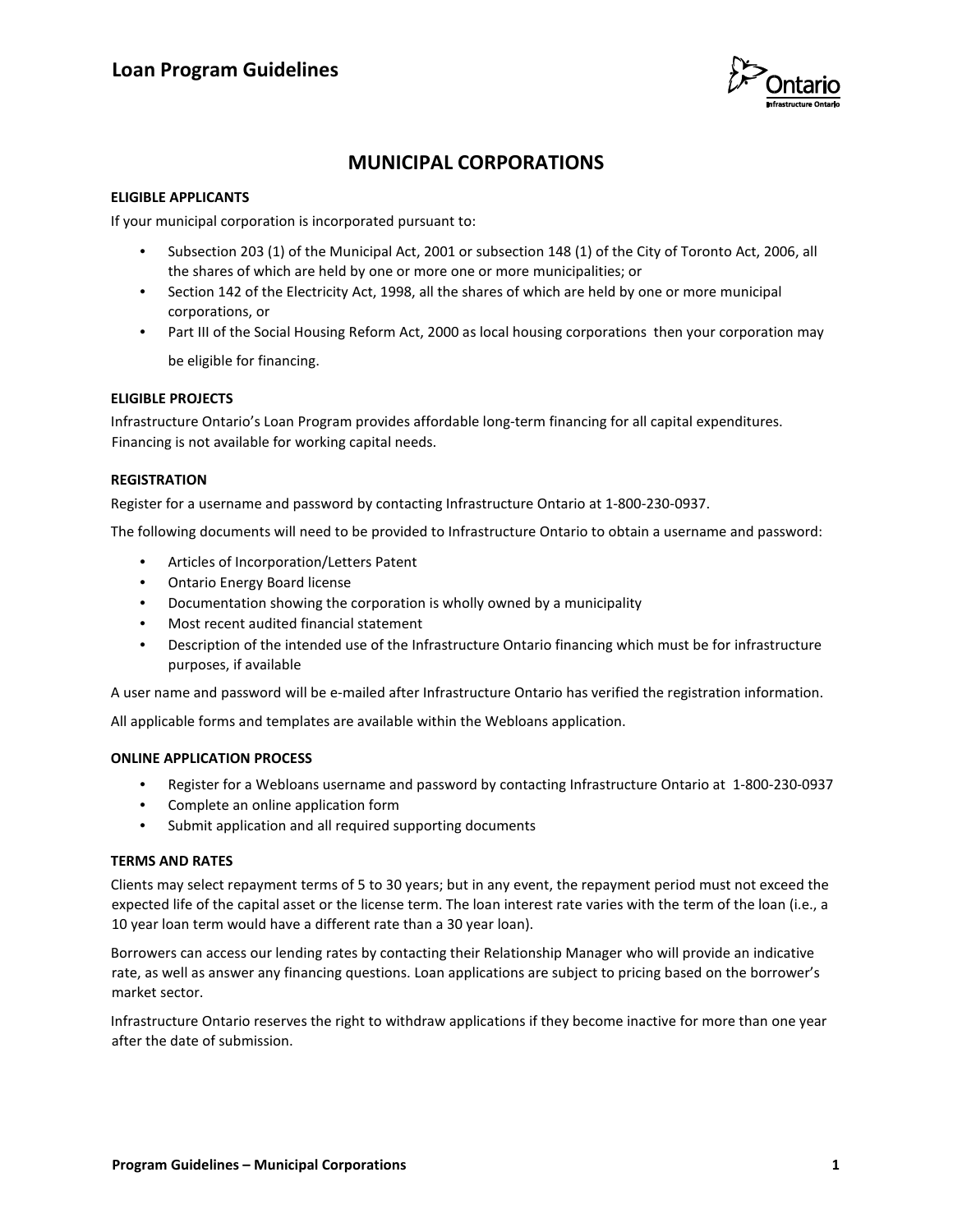

## **LEGAL AND CREDIT REVIEW**

Once the application is complete and has been submitted, Infrastructure Ontario will undertake a legal and credit review. Infrastructure Ontario relies on data obtained from financial statements and other materials provided as part of the application process to complete the reviews.

A legal review is conducted to ensure that the borrower has the requisite authority to borrow from Infrastructure Ontario. Any pending, existing or threatening litigation that may impair the borrower's ability to meet its debt obligations is also reviewed.

A credit review assesses each borrower's ability to repay the loan. More specifically, the Borrower will need to provide a business case which addresses risks under the following headings:

- Project construction
- Past and future financial performance
- Management and governance
- Sustainability of the business model
- Legal structure and security
- Other encumbrances and environmental risks

Once the reviews are complete and approved, applicants will be notified.

#### **FINANCING AGREEMENT**

After the Legal and Credit review have been completed, a Financing Agreement will be drafted by Infrastructure Ontario for review and execution by both parties.

After the Financing Agreement has been executed and expenditures have been incurred, a short-term advance may be requested. Or, if the project is substantially complete, clients may wish to begin the long-term financing process. Amounts taken as short-term advances are typically converted to a long-term promissory note upon completion of the project.

#### **TYPES OF FINANCING**

#### *Long-Term Financing*

The client shall issue a long-term promissory note to Infrastructure Ontario for up to the approved amount of the loan as per the Financing Agreement on an agreed upon date. The promissory note specifies when principal and interest payments are due. The interest rate is fixed for the committed term of the loan. Long-term financing conversions will close on the 1st and 15th of every month.

Infrastructure Ontario offers both amortizing and serial long-term financing options to clients. With amortizing promissory notes borrowers pay equal amounts of blended principal and interest on each payment date. Alternately, with serial promissory notes borrowers pay equal amounts of principal on each payment date and interest is calculated on the declining balance.

#### *Short-Term or Construction Financing*

Short-term (construction) financing is available to clients during the construction period of an approved project based on incurred costs. Interest is calculated and payable monthly on the 1<sup>st</sup> day of each month based on the applicable short-term rates. Short-term advances are processed on the  $1<sup>st</sup>$  and  $15<sup>th</sup>$  of every month and Infrastructure Ontario requires five business days notice to process a payment.

**Note:** Proceeds of the loan are advanced after a Financing Agreement has been executed and expenditures have been incurred.